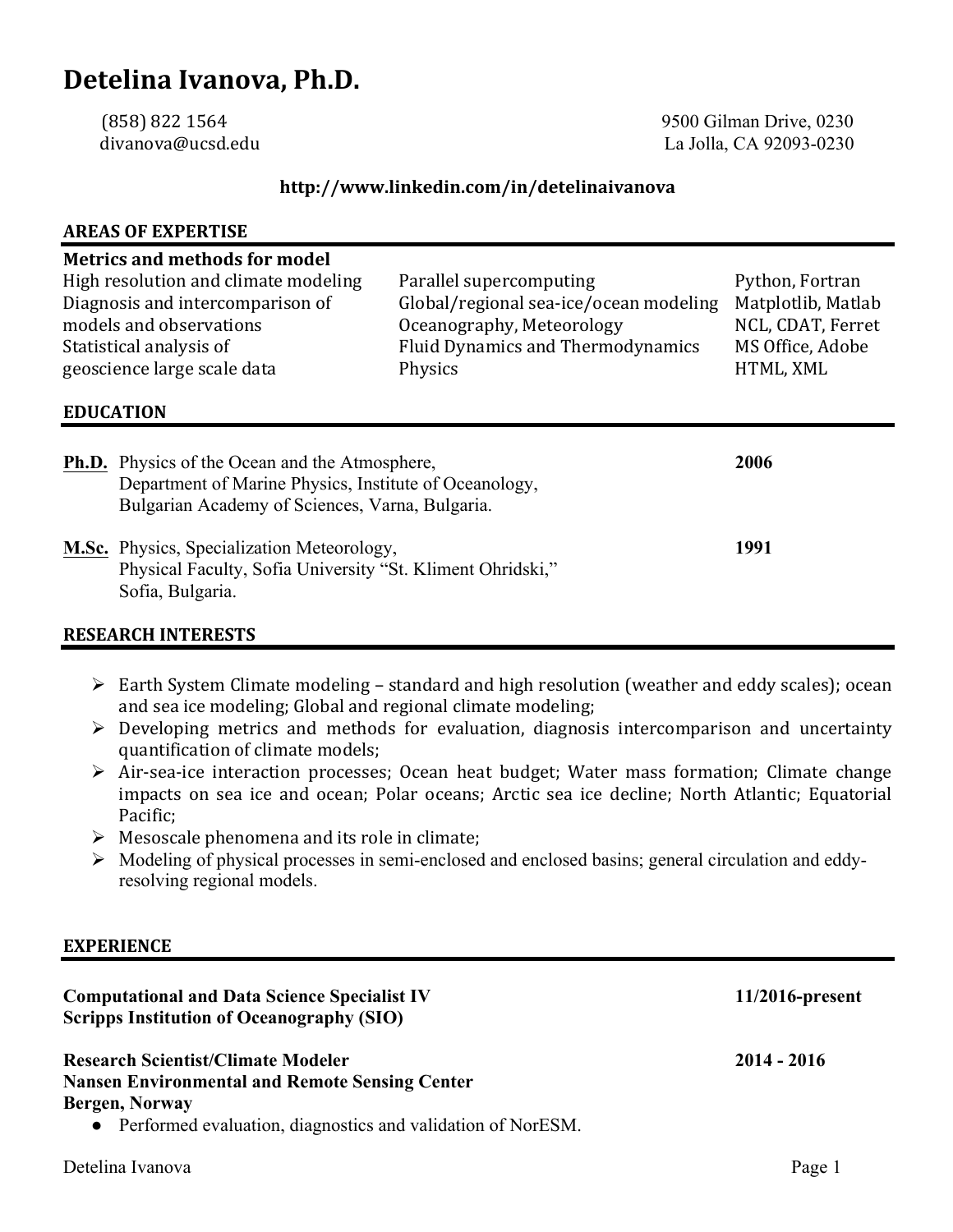- Designed and developed ocean diagnostics package for isopycnal ocean model MICOM.
- Collected and analyzed observational datasets for ocean and sea-ice variables including NASA PO.DAAC, NSIDC, ESA AVISO products.
- Conducting research addressing small scale processes is sea-ice such as leads and grease ice.
- Initiated and coordinated proposals for funding multi-group model development effort to improve model representation of atmospheric and oceanic boundary layers as well as the initial stage of sea ice formation (grease ice) in polar areas.
- Developed sea ice metrics and methods for multi-model comparison (CMIP5).

#### **Research Scientist/Oceanographer 2010 – 2013**

# **Program for Climate Model Diagnosis and Intercomparison (PCMDI)**

#### **Lawrence Livermore National Laboratory (LLNL), Livermore, California, USA**

Developing metrics and methods for evaluation, diagnosis and comparison of diverse climate models in supercomputing environment.

- Developed ocean and sea ice metrics for evaluation, diagnosis and intercomparison of models. This work will be part of PCMDI metrics package (in Python, UV-CDAT).
- Contributed to the Intergovernmental Panel for Climate Change (IPCC) Fifth Assessment Report (AR5), Chapter 9: "Climate model evaluation".
- Contributed to studies applying image processing and machine learning methods to uncertainty quantification in climate modeling.
- Studied climate variability of upper ocean heat budget, interannual variability (ENSO, NAO), mesoscale phenomena and its significance for climate, e.g. eddy heat transport in Equatorial Pacific.

## **Postdoctoral Researcher 2007 - 2010**

# **Program for Climate Model Diagnosis and Intercomparison**

## **Lawrence Livermore National Laboratory, Livermore, California, USA**

High-resolution ocean, sea- ice and fully coupled climate modeling. LLNL Grand Challenge project: "Ultra High Resolution Coupled Climate Simulations." (http://www.pcmdi.llnl.gov/uhrccs). 

- Beta-tested new high-resolution version of LANL ocean (POP) and sea ice (CICE) models in a coupled ocean/sea-ice mode, and as components in a high-resolution (eddy and storm resolving) fullycoupled NCAR climate model (CCSM4).
- Handled post processing, storing and visualization of large scale model data.
- Performed diagnostic, evaluation and analysis of ocean and sea-ice solutions in the coupled ocean/seaice and fully-coupled ultra high-resolution climate simulations via comparison with observed data and advanced statistics.
- Conducted studies of air-sea-ice interaction processes in marginal sea-ice zone in North Atlantic and their relation to NAO variability, upper ocean heat budget in Equatorial Pacific related to ENSO variability, water mass formation rates as a metric for climate model evaluation, meso-scale phenomena and its significance for climate, e.g. ocean pre-conditioning and response to storm passages.

# **Programmer/Analyst II 2005 – 2007**

## **Physical Oceanography Research Department**

## **Scripps Institution of Oceanography, U. C. San Diego, California, USA**

High-resolution ocean, sea-ice and coupled ice-ocean modeling.

- Tested and performed numerical simulations with medium and high resolution coupled ocean/sea-ice model (POP-CICE).
- Performed diagnostic and evaluation of ocean and sea ice solutions in standalone and coupled model simulations via comparison with observational data.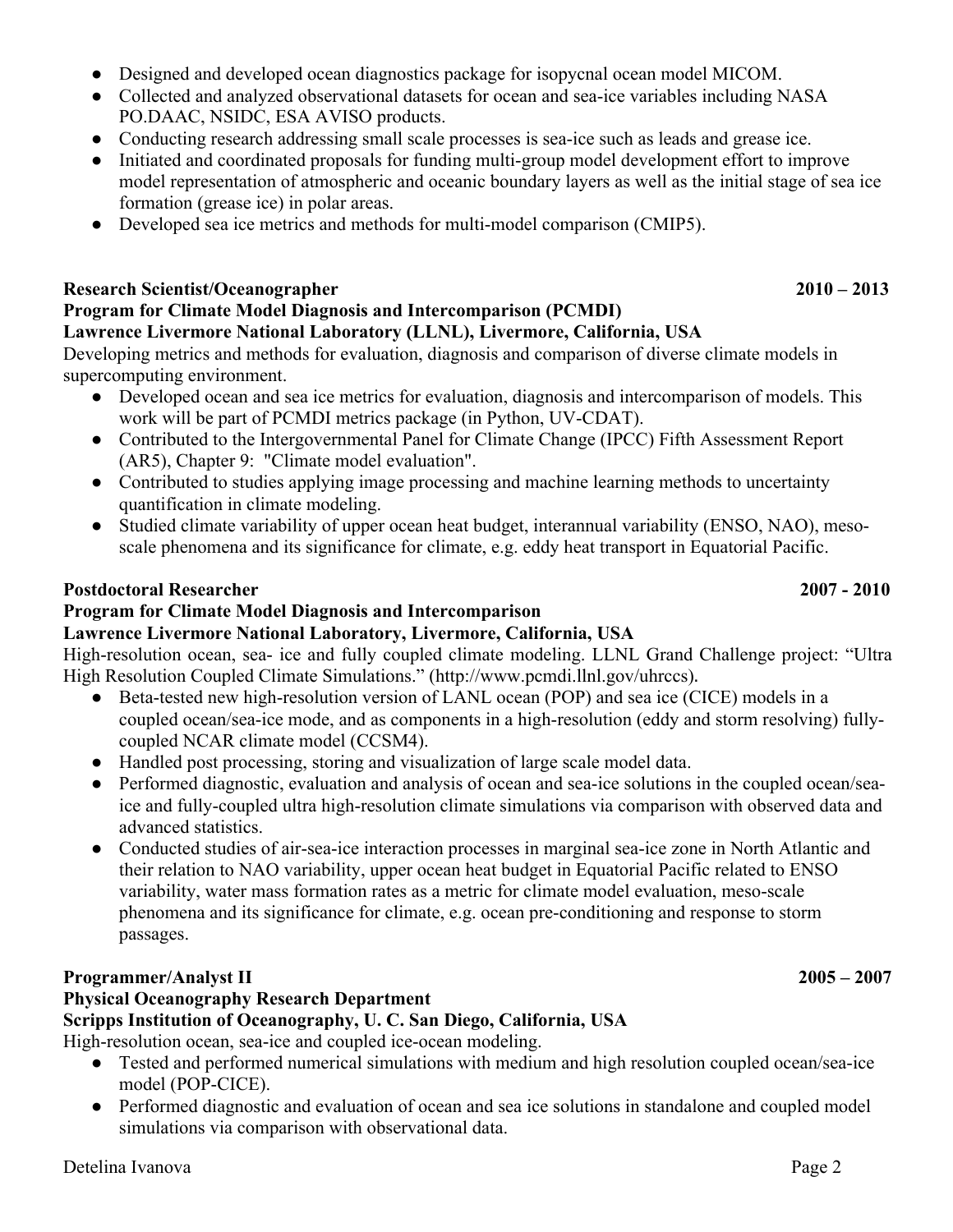• Performed short-term climate, synoptic, and dynamical studies of global ocean and sea-ice simulations using statistical analyses of observational data and model results.

#### **Research Associate 2001 - 2005**

**Department of Oceanography Naval Postgraduate School, Monterey, California, USA**

High-resolution global and regional ocean modeling.

- Prepared, set up and run numerical experiments with high-resolution global and regional standalone ocean model (POP) forced with different atmospheric datasets (NCEP, NOGAPS, COAMPS). Developed subroutines in Fortran to introduce forcing in the model.
- Validated and evaluated ocean model solution via comparison with in-situ and satellite observations. Collected, visualized and analyzed satellite and in-situ observational data sets such as AVISO and PO.DAAC sea level products, ARGO ocean drifters, observational climatologies e.g. WOA and MDOT.
- Carried out global and regional ocean circulation dynamical studies, using statistical analyses of observational data and model results.

# **SKILLS AND TECHNIQUES**

12 year of experience in supercomputing and parallel programming.

**Machine Platforms**: Linux Clusters, IBM SP, Cray XT5, SUN and SGI stations, Mac, PC.

**Operating systems**: MAC OX, Windows XP, IBM AIX , Linux Chaos, Red Hat Linux, SGI Irix.

**Programming Languages**: Python, Fortran90/95, Intel/PGI/XLF Fortran, MPI, OpenMP.

**Tools**: Matplotlib, Matlab, Ferret, NCL, NCO, CDAT, VCDAT, MS OFFICE, Adobe Illustrator/Photoshop. **Web-design**: HTML, XML.

**Languages:** English, Russian, Norwegian (basic), Bulgarian (native).

## **SELECTED PUBLICATIONS**

**Ivanova, D., P. Gleckler, K. Taylor, P. Durack and K. Marvel (2016)**, Moving beyond the total sea ice extent in gauging model biases, (*J.Climate*, doi: 10.1175/JCLI-D-16-0026.1)

**Marvel, K., D. Ivanova, and K. Taylor (2013)**, Scale space methods for climate model analysis, *J. Geophys. Res. Atmospheres*, 118, 5082–5097, doi:10.1002/jgrd.50433.

**Lucas, D. D., Klein, R., Tannahill, J., Ivanova, D., Brandon, S., Domyancic, D., and Zhang, Y. (2013)**, Failure analysis of parameter-induced simulation crashes in climate models, *Geosci. Model Dev*., 6, 1157- 1171, doi:10.5194/gmd-6-1157-2013.

**Contributing author (2013)**, IPCC WGI Fifth Assessment Report (AR5), Chapter 9: "Climate model evaluation".

**Ivanova, D. P., J. L. McClean, and E. C. Hunke (2012),** Interaction of ocean temperature advection, surface heat fluxes and sea ice in the marginal ice zone during the North Atlantic Oscillation in the 1990s: A modeling study, *J. Geophys. Res*., *117*, C02031, doi:10.1029/2011JC007532.

**Santer, B. D., C. Mears, C. Doutriaux, P. Caldwell, P.J. Gleckler, T.M.L. Wigley, S. Solomon, N.P. Gilett, D. Ivanova, T.R. Karl, J.R. Lanzante, G.A. Meehl, P.A. Stott, K.E. Taylor, P.W. Thorne, M.F. Wehner, and F.J. Wentz (2011)**, Separating signal and noise in atmospheric temperature changes: The importance of timescale, *J. Geophys. Res.-Atmos*., *116*, D22105, doi:10.1029/2011JD016263.

**McClean, J.L., D.C. Bader, F.O. Bryan, M.E. Maltrud, J.M. Dennis, A.A. Mirin, P.W. Jones, Y.Y. Kim, D. P. Ivanova, M. Vertenstein, J.S. Boyle, R.L. Jacob, N. Norton, A. Craig, and P. H. Worley (2011)**, A